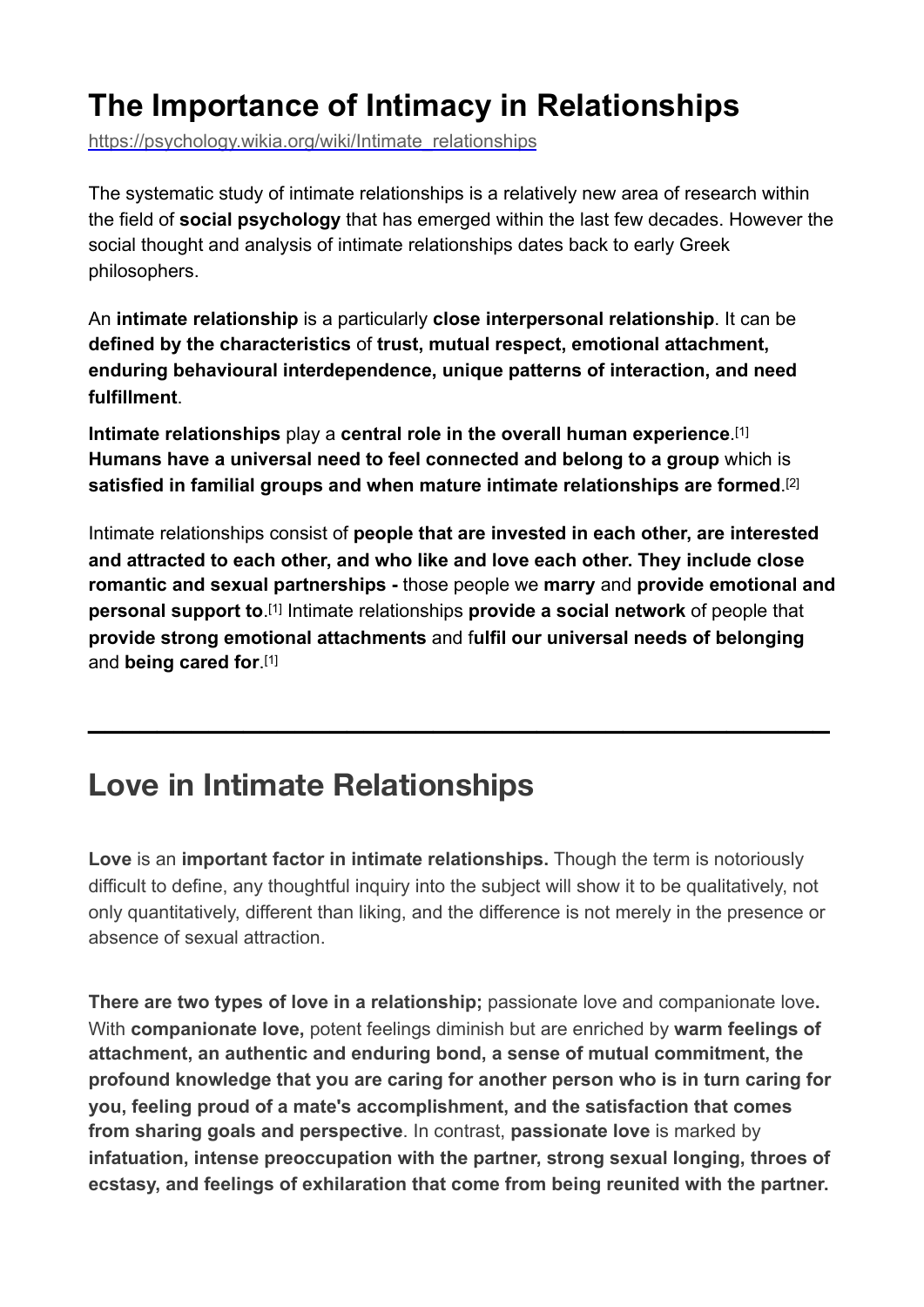**People who are in an intimate relationship** with one another are **often called a couple**, especially if the members of that couple have ascribed some **degree of permanency to their relationship**. Such couples often **provide the emotional security that is necessary for them to organise and accomplish life tasks, particularly forms of labor or distributions of work**.

**\_\_\_\_\_\_\_\_\_\_\_\_\_\_\_\_\_\_\_\_\_\_\_\_\_\_\_\_\_\_\_\_\_\_\_\_\_\_\_\_\_\_\_\_\_\_\_\_\_\_\_\_\_\_\_\_\_\_\_\_\_\_\_\_\_\_\_\_\_\_\_\_** 

## **Intimacy**

**Intimacy** generally refers to **the [feeling](https://psychology.wikia.org/wiki/Emotion) of being in a close personal association and belonging together.** It is **a familiar and very close affective connection with another as a result of entering deeply or closely into [relationship](https://psychology.wikia.org/wiki/Intimate_relationship) through knowledge and experience of the other**. **Genuine intimacy** in **human relationships requires: dialogue, transparency, vulnerability, and reciprocity.** 

As a verb **"intimate" means "to state or make known"**.

The activity of **intimating (making known) underpins the meanings of "intimate"** when used as a noun and adjective.

As a **noun, an "intimate" is a person with whom we have a particularly close [relationship](https://psychology.wikia.org/wiki/Intimate_relationship)**. This was clarified by Dalton (1959) who discusses how anthropologists and ethnographic researchers access 'inside information' from within a particular cultural setting by establishing networks of intimates capable (and willing) to provide information unobtainable through formal channel[s\[3\]](https://psychology.wikia.org/wiki/Intimate_relationships#cite_note-2).

As an **adjective, "intimate" indicates detailed knowledge of a thing or perso**n (e.g. "an intimate knowledge of engineering" and "an intimate relationship between two people")

**In human relationships, the meaning and level of intimacy varies within and between [relationships](https://psychology.wikia.org/wiki/Interpersonal_relationship)**. In anthropological research, intimacy is considered the product of a successful [seduction](https://psychology.wikia.org/wiki/Seduction), a process of rapport building that enables parties to confidently disclose previously hidden thoughts and feelings. **Intimate conversations become the basis for 'confidences' (secret knowledge) that bind people together**[\[5\]](https://psychology.wikia.org/wiki/Intimate_relationships#cite_note-4)[\[6\]](https://psychology.wikia.org/wiki/Intimate_relationships#cite_note-5). **Developing an intimate relationship typically takes a considerable amount of time (months and years, rather than days or weeks)** and both [anthropologists](https://psychology.wikia.org/wiki/Anthropologists) and [zoologists](https://psychology.wikia.org/wiki/Zoologists) have tracked the subliminal changes in [body language](https://psychology.wikia.org/wiki/Body_language) as rapport develops between two or more peopl[e\[7\].](https://psychology.wikia.org/wiki/Intimate_relationships#cite_note-6)

**To sustain intimacy for any length of time requires well developed [emotional](https://psychology.wikia.org/wiki/Emotional) and interpersonal awareness.** Intimacy requires an ability **to be both separate and together participants in an intimate relationship**. This is called **[self-differentiation](https://psychology.wikia.org/wiki/Murray_Bowen)**. It results in a connection in which there is an **emotional range involving both robust conflict, and intense loyalty**[\[8\]](https://psychology.wikia.org/wiki/Intimate_relationships#cite_note-7). **Lacking the ability to differentiate one self from the other is a form**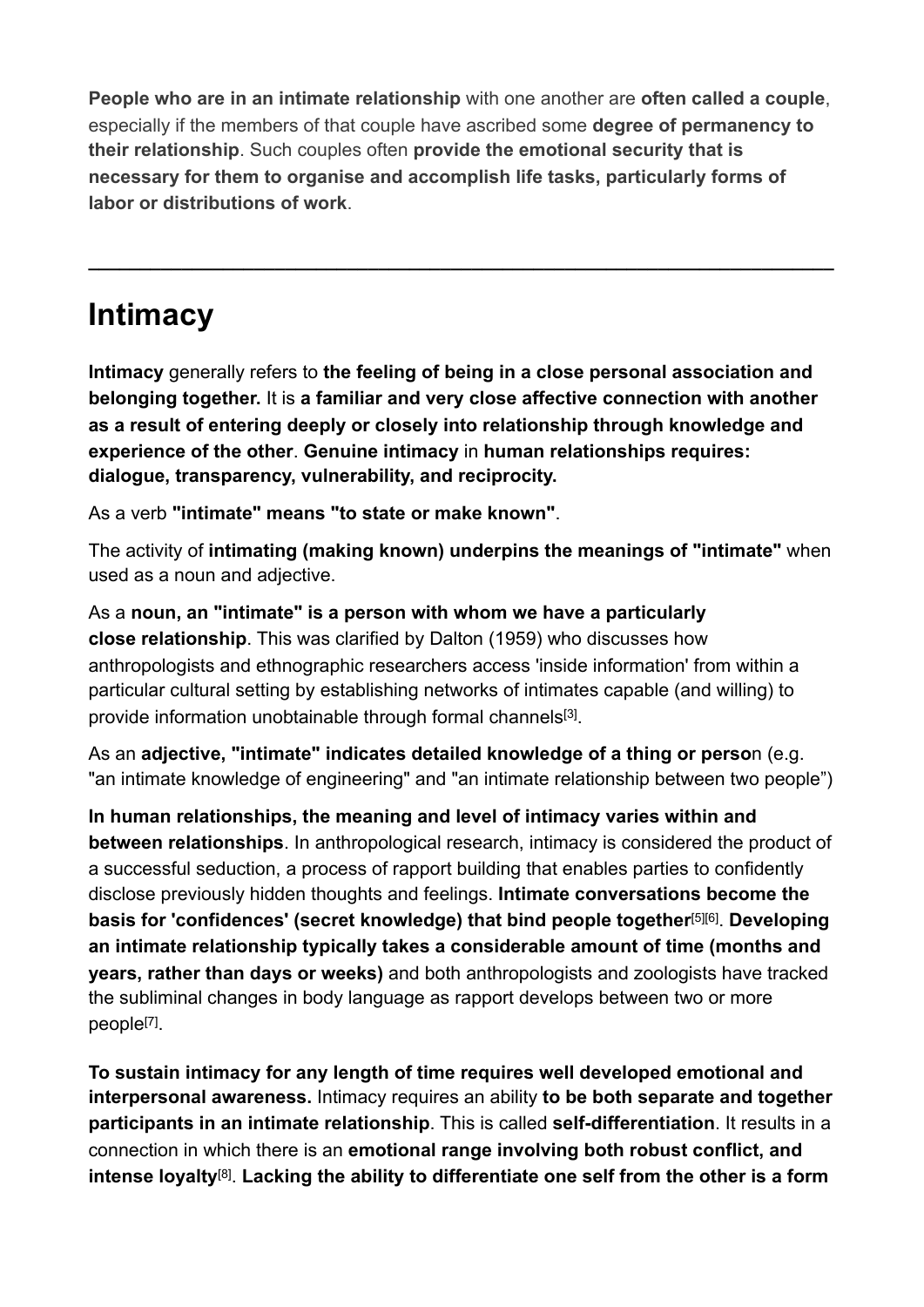**of [symbiosis](https://psychology.wikia.org/wiki/Symbiosis)**, a state that is different from intimacy, even if feelings of closeness are similar.

From a **centre of self knowledge and self differentiation intimate behaviour joins family, close friends as well as those with whom one is in love**. It **evolves through reciprocal [self-disclosure](https://psychology.wikia.org/wiki/Self-disclosure) and [candour](http://en.wiktionary.org/wiki/candour)**.

**Poor skills in developing of intimacy** can lead to **getting too close too quickly; struggling to manage a boundary and to sustain connection; breaking trust, being poorly skilled as a friend, rejecting self-disclosure, or even rejecting friendships and those who have them**[\[9\].](https://psychology.wikia.org/wiki/Intimate_relationships#cite_note-8)

**\_\_\_\_\_\_\_\_\_\_\_\_\_\_\_\_\_\_\_\_\_\_\_\_\_\_\_\_\_\_\_\_\_\_\_\_\_\_\_\_\_\_\_\_\_\_\_\_\_\_\_\_\_\_\_\_\_\_\_\_**

## **Understanding Types of Intimacy**

[https://goodmenproject.com/featured-content/sexual-vs-emotional-intimacy-do-you-know](https://goodmenproject.com/featured-content/sexual-vs-emotional-intimacy-do-you-know-the-difference-dg/)[the-difference-dg/](https://goodmenproject.com/featured-content/sexual-vs-emotional-intimacy-do-you-know-the-difference-dg/) 

Often, the term **"intimate" is understood in a purely physical context**. A couple may be referred to as "intimate" in order to express that they are in a sexual relationship. In fact, this is a narrow and somewhat misleading use of the term, and scholars distinguish between **several types of intimacy**:

- • **Intellectual (a rich meeting of the minds)**
- • **Experiencing (closeness in activity such that you are in sync)**
- • **Sexual (characterized by shared sensual and sexual expression)**
- • **Emotional (characterized by shared feelings, openness, trust, vulnerability)**

For purposes of this discussion, we will focus on **sexual and emotional intimacy**.

#### **Sexual Intimacy**

There are times when we hunger for **sexual connection**, and **the longing is physical**. Not only do we yearn for intercourse, but we want the press and presence of another person in all his or her sensual splendor – the tastes, scents, sounds, textures – and naturally, visual aspects enhance the experience.

**In sex, we let down barriers**, and we **permit another person into our most private personal spaces**. **Sexual intimacy** involves a degree of **vulnerability and trust** – for some more than others, and in some scenarios more than others. (Have you ever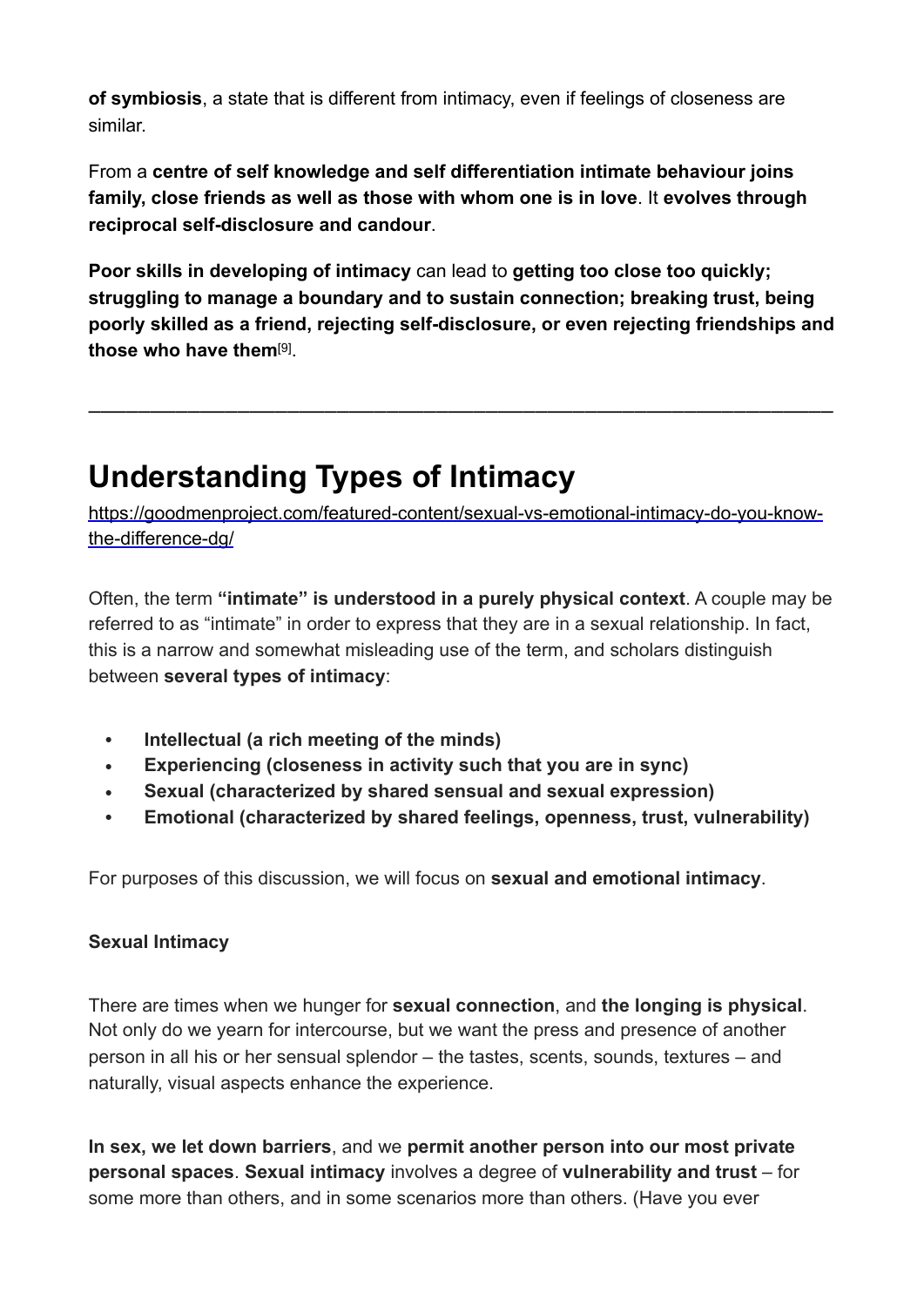considered why a "quickie" with your clothes on may be "hot" but less intimate than slowly undressing with your partner? Think about it. It's a matter of exposure and vulnerability.)

There are times people engage in **sex, not lovemaking**. This **may occur with no "attachment" whatsoever, with some affection, or with friendship**. As adults, if we're paying attention, we understand the nuances of sharing parts – not hearts.

**Physical intimacy is characterised by [romantic](https://psychology.wikia.org/wiki/Romantic_love) or [passionate](https://psychology.wikia.org/wiki/Limerence) [love](https://psychology.wikia.org/wiki/Love) and [attachment](https://psychology.wikia.org/wiki/Attachment_theory#Attachment_in_intimate_relationships), or [sexual activity.](https://psychology.wikia.org/wiki/Human_sexuality)** In new relationships, **sexual intimacy often develops slowly and in a predictable way**. Research by Desmond Morris, a behavioural psychologist, found that most new relationships followed **12 predictable steps** on the **path to sexual intimacy**. **Couples that rushed or skipped steps were found most likely to break up**.

**The 12 steps he identified (in order) are**: Eye to Body, Eye to Eye, Voice to Voice, Hand to Hand, Arm to Shoulder, Arm to Waist, Mouth to Mouth, Hand to Head, Hand to Body, Mouth to Breast, Hand to Genitals, and finally, Sexual Intercourse.

#### **Emotional Intimacy**

Emotional intimacy does not derive from the same drive as sex and physical intimacy. Human beings also seek to satisfy needs for **connection** and **emotional bonding – i.e., being interested in, accepted and loved for being ourselves, and sharing our happiness and deepest hardships**. Human beings **crave that state of being that is all about closeness, trust, and comfort**. We want a special connection with another person at a **deep emotional level**.

Psychology Today describes **emotional intimacy** as **closeness that requires**:

### *"… a high level of transparency and openness. This involves a degree of vulnerability that can feel uncomfortable or anxiety-producing to many of us."*

When achieved in a relationship, **emotional intimacy may act as:** 

*"… a formula for enhanced emotional well-being, and physical health as well…"* 

Note that **emotional intimacy does not require physical affection**, though certainly for most of us it is **enhanced by physical affection, as simple as a kiss on the cheek or holding a hand.**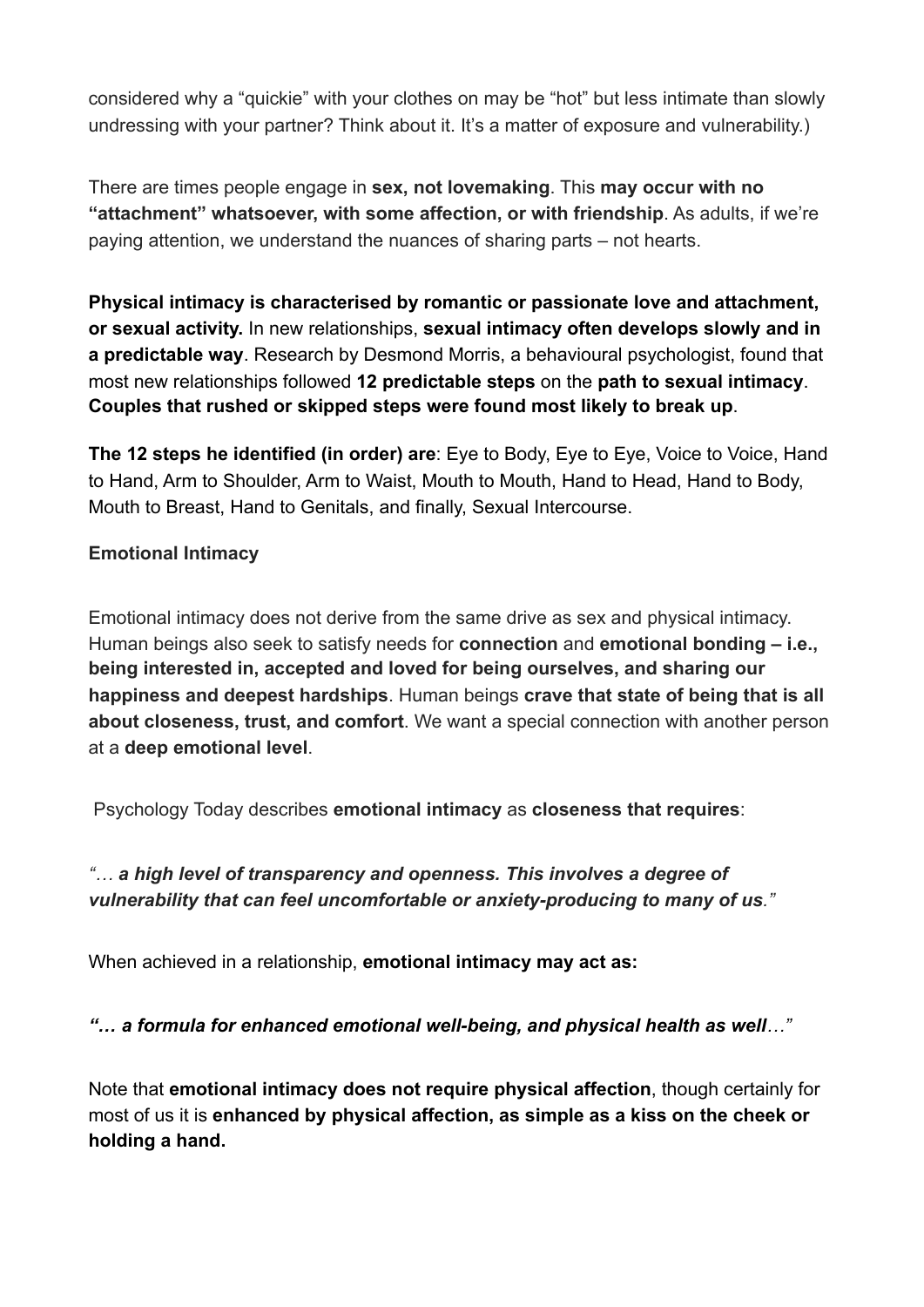**Emotional intimacy,** particularly in sexual relationships, typically develops after physical bonds have been established. **'Falling in love'**, however, has both a **biochemical dimension**, driven through reactions in the body stimulated by sexual attraction (PEA[\)\[11\]](https://psychology.wikia.org/wiki/Intimate_relationships#cite_note-10), **and a social dimension driven by 'talk' that follows from regular physical closeness** and/or sexual unio[n\[12\]](https://psychology.wikia.org/wiki/Intimate_relationships#cite_note-11).

It is **worth distinguishing intimate (communal) relationships from strategic (exchange) relationships**. **Physical intimacy** occurs in the latter but it is **governed by a higher order strategy**, of which the other person may not be aware. For example getting close to someone in order to get something from them or give them something. That 'something' might not be offered so freely if it did not appear to be an intimate exchange or if the ultimate strategy had been visible at the outset<sup>[\[13\]](https://psychology.wikia.org/wiki/Intimate_relationships#cite_note-12)</sup>. Mills and Clark (1982) found that **strategic (exchange) relationships are fragile and easily break down when there is any level of disagreement.** 

**Emotionally intimate (communal) relationships are much more robust and can survive considerable (and even ongoing) disagreements.**

### **Communication: Essential to Emotional Intimacy**

**\_\_\_\_\_\_\_\_\_\_\_\_\_\_\_\_\_\_\_\_\_\_\_\_\_\_\_\_\_\_\_\_\_\_\_\_\_\_\_\_\_\_\_\_\_\_\_\_\_\_\_\_\_\_\_\_\_\_\_\_**

We can be married to a person for years and never achieve emotional intimacy – keeping in mind that intimacy isn't a "destination" but rather, an experience or set of feelings. **Communication is an essential ingredient in emotional intimacy,** but we often communicate *superficially* about family life, as we:

- talk about the work day
- discuss domestic duties
- strategize over money and schedules
- organize events around exes and kids.

We also **use humor, sarcasm, and activities to fill up our time together**. Intentionally or not, we may **"deflect and protect" in order to avoid the very vulnerability and transparency that we need to thrive as a couple.** 

**\_\_\_\_\_\_\_\_\_\_\_\_\_\_\_\_\_\_\_\_\_\_\_\_\_\_\_\_\_\_\_\_\_\_\_\_\_\_\_\_\_\_\_\_\_\_\_\_\_\_\_\_\_\_\_\_\_\_\_\_**